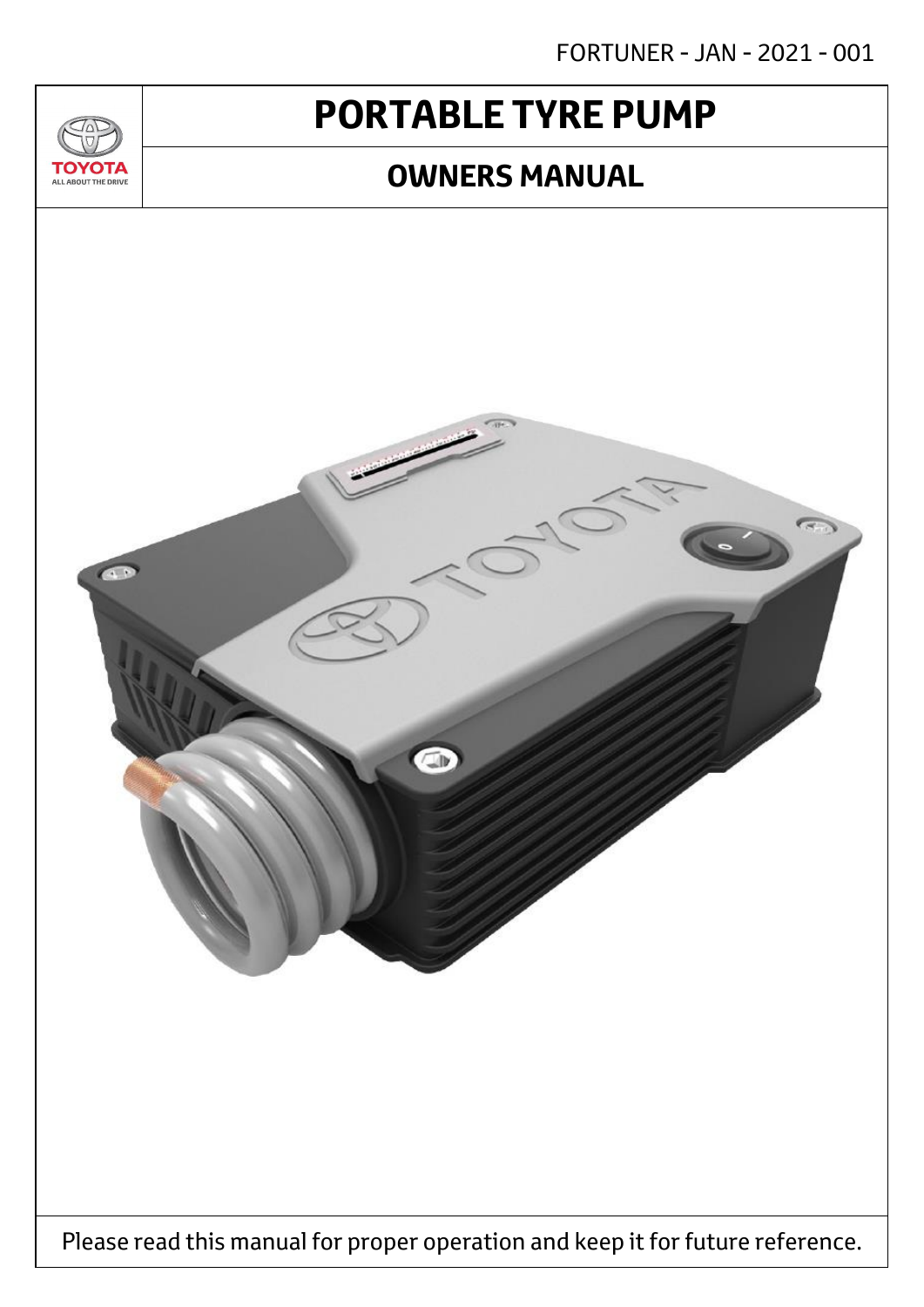

# **TABLE OF CONTENTS**

## **PORTABLE TYRE PUMP**

| <b>Section</b> | <b>Title</b>                          | Page           |
|----------------|---------------------------------------|----------------|
| 1.0            | <b>Statements</b>                     |                |
| 1.1            | <b>Safety Instructions</b>            | 1              |
| 2.0            | <b>Getting Started</b>                |                |
| 2.1            | Product over view                     | $\overline{2}$ |
| 2.2            | <b>Features</b>                       | $\overline{2}$ |
| 3.0            | <b>Operating 12V-DC Tyre Inflator</b> |                |
| 3.1            | Description of operation              | 3              |
| 3.2            | Inflating tyres                       | 3              |
| 3.3            | Inflatables                           | $\overline{4}$ |
| 4.0            | <b>Product / Device specification</b> |                |
| 4.1            | Specification                         | 5              |

Please read this manual for proper operation and keep it for future reference.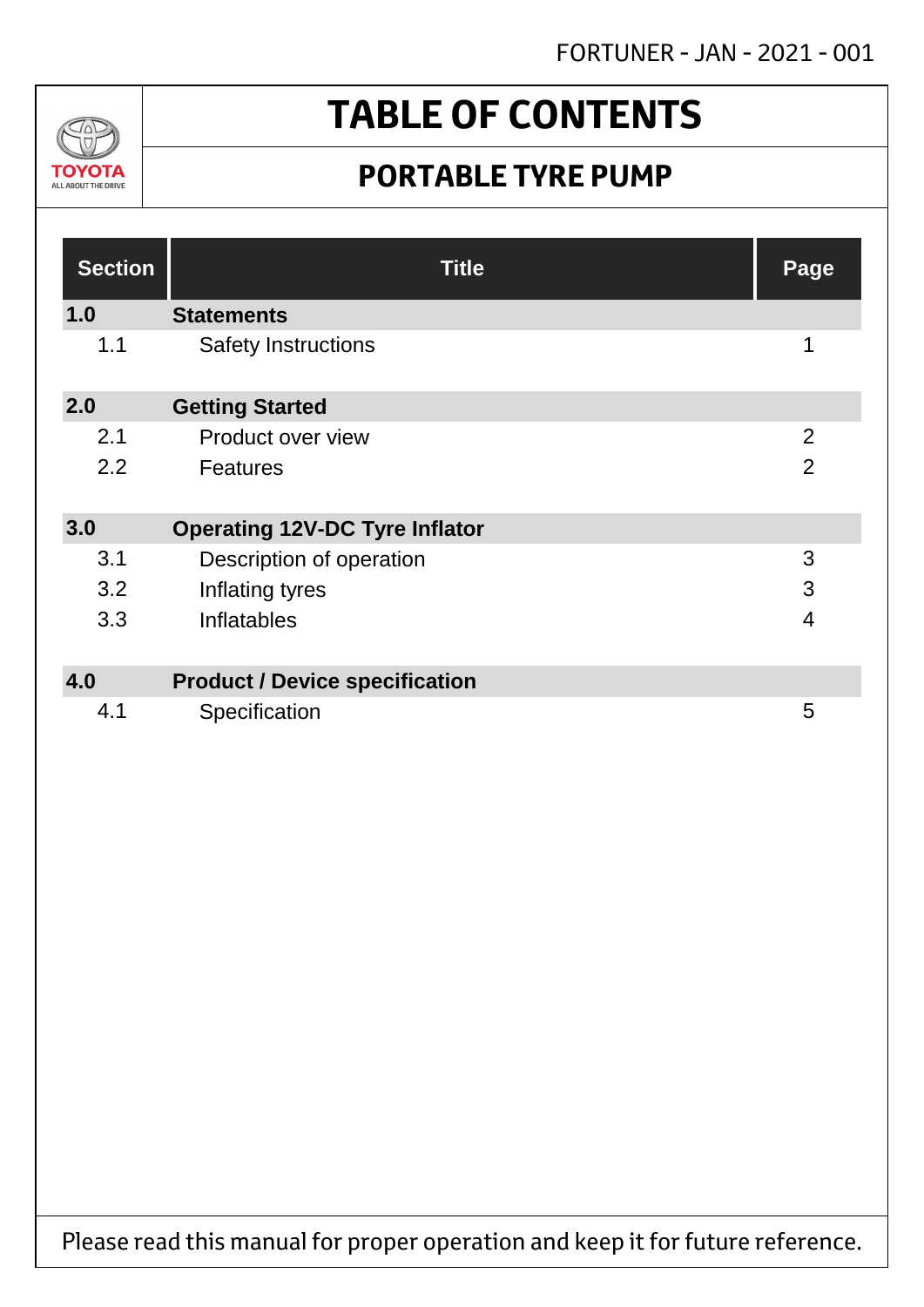# **SECTION 1.0**

### **Statements**

#### **Safety Instructions 1.1**

### **Warning**

ALL AROUT THE DRIV

WARNING: Risk of bursting. Over inflating tyre can cause tyre to burst. Double check the rated pressure values recommended for your vehicle. (refer owner's manual)

### **Caution**

Be careful not to over inflate. Do not leave inflator unattended while the unit is running. Avoid bursting due to over inflation.

### **Safety measurement in the event of a breakdown**

Park the vehicle as far away as possible from flowing traffic. Switch on the hazard warning lights. Engage streeing lock and the wheels in the straight ahead position. Apply handbrake and engage gear into . All occupants should get out of the vehicle and wait outside the danger zone. Place warning triangle to alert traffic. Conform to traffic laws.

### **Tips**

- $\Box$  It is strongly recommended that you keep the vehicle's engine running while using the inflator to prevent discharge of your vehicle's battery. Inflator performance is also enhanced when operating inflator with vehicle engine running.
- $\Box$  Do Not leave the inflator unattended when the unit is in operation
- □ Pay attention to the pressure values of inflator when inflating. Prevent pressure values exceeding the value suggested by manufacturer. (refer owner's manual)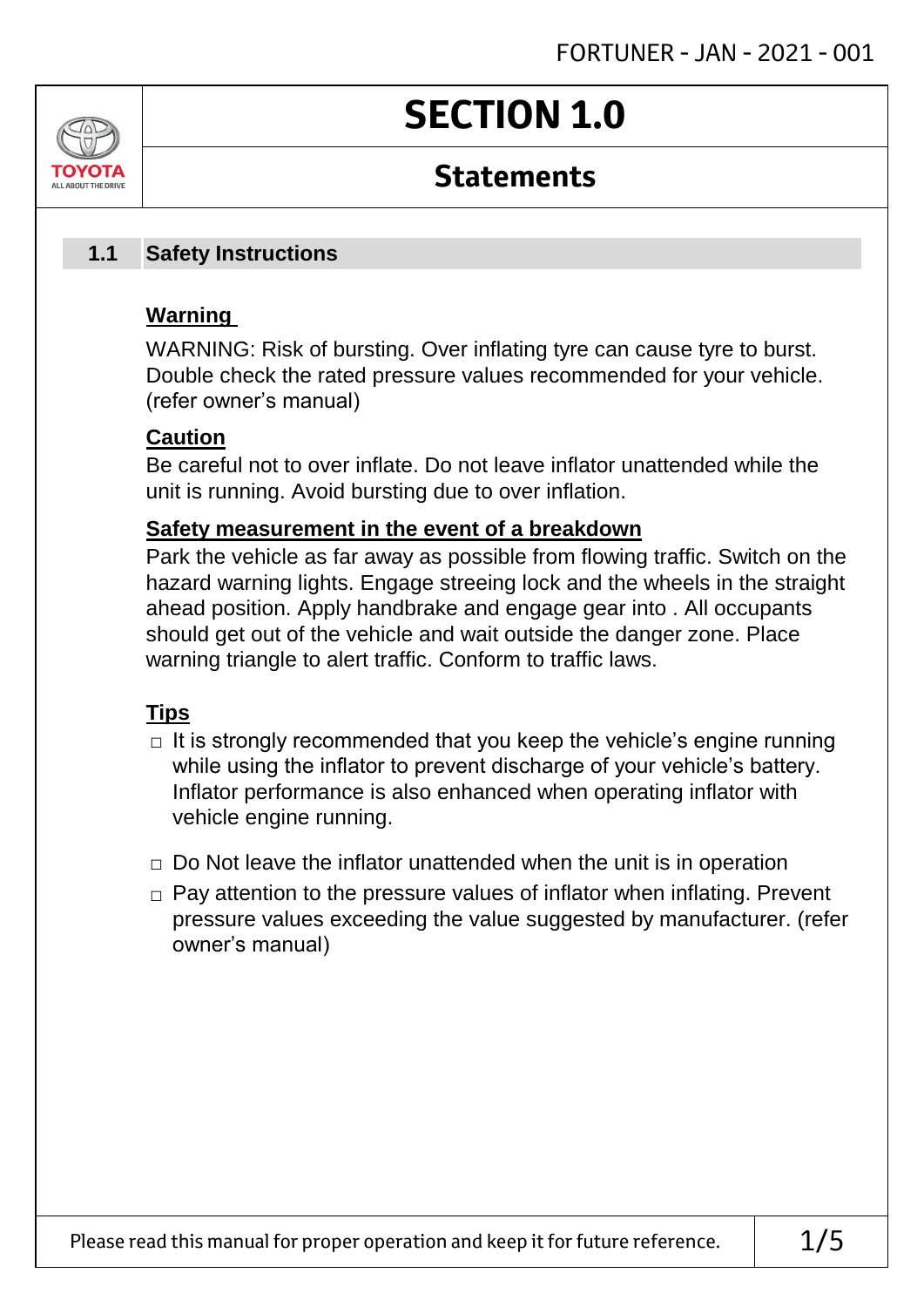# **SECTION 2.0**

# **Getting Started**

#### **Product Overview 2.1**

The 12V DC inflator comes with a cigarette lighter plug that plugs right into your vehicle's cigarette lighter socket to inflate tyres, mattresses, balls and other inflatables.

#### **Features 2.2**

Jn

TOVOIL ALL ABOUT THE DRIVE

- □ Tyre inflator, with LED backlight and easy to read pressure gauge.
- $\Box$  Highly effective work light.
- □ Perfect for filling car & bicycle tyres, athletic balls, air mattresses, rafts, etc.
- □ Compact size for easy carrying and storing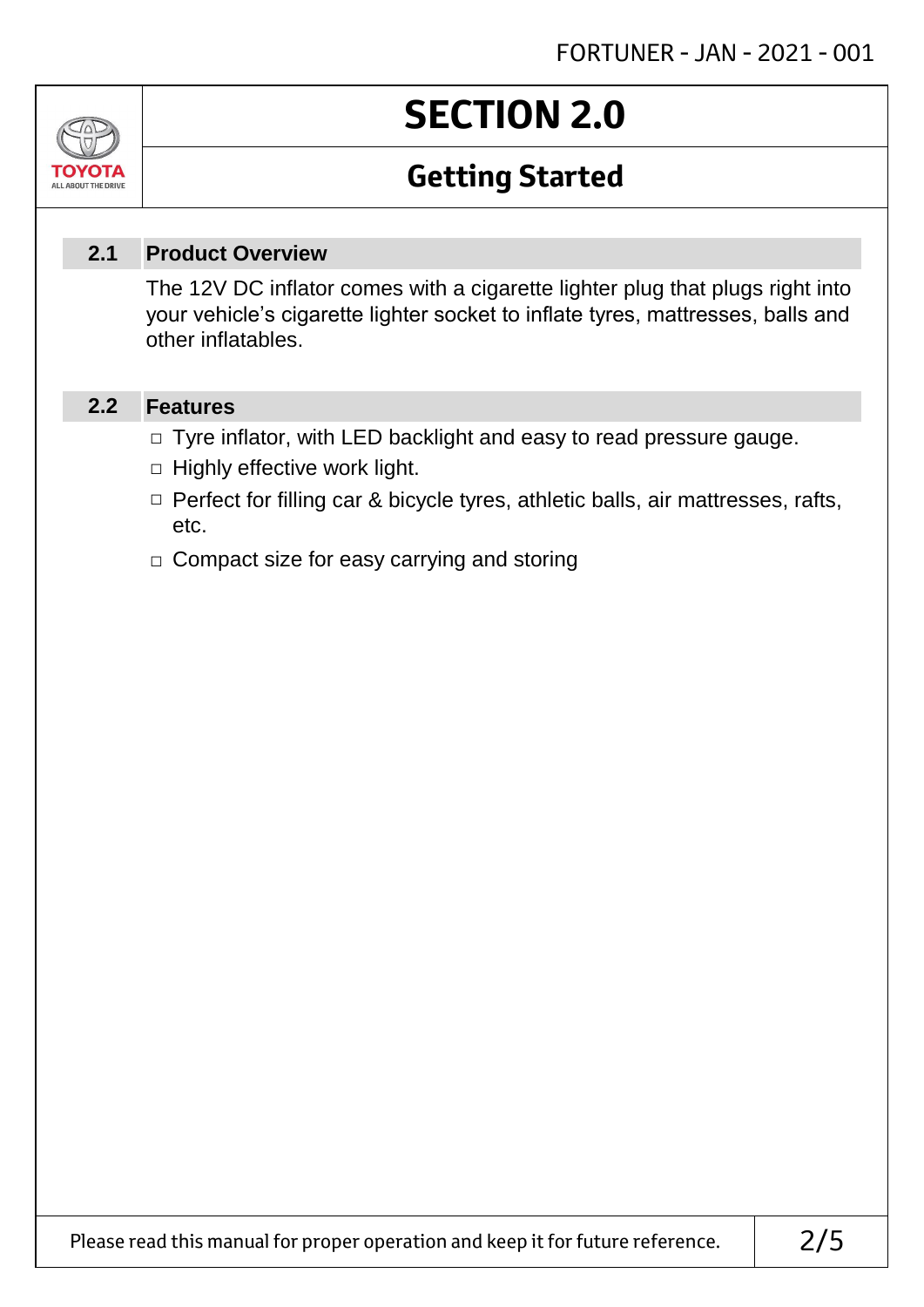# ALL AROUT THE DRIV

# **SECTION 3.0**

# **Operating Portable Tyre Pump**

#### **Discription of operation 3.1**

- $_\square$  ON/OFF switch:"ON" to start unit and "OFF" to shut off the power at the end of use.
- $\Box$  Pressure gauge: easy to read pressure values.
- $\Box$  Brass connector: used with the accessory of inflator or used to inflate standard tyre.
- $\Box$  Inflation needle: attaches to brass connector to be used to inflate sport balls.
- $\Box$  Plastic nozzle: attaches to brass connector to be used to inflate toys and air mattresses.

#### **Inflating tyres 3.2**

- 1. Attach the brass connector on the end of the air hose to the tyre valve stem. (See Fig.1)
- 2. Be sure to screw the valve stem threads tightly. (See Fig.2).
- 3. To inflate simply plug the power cord into cigarette lighter socket.
- 4. With the vehicle running, place ON/OFF switch to "ON" position and begin inflation.
- 5. When pressure gauge reaches desired pressure, place the ON/OFF switch to "OFF" position. Disconnect the power plug and remove the brass connector from the tyre valve stem.



**Fig 1. Fig 2.**

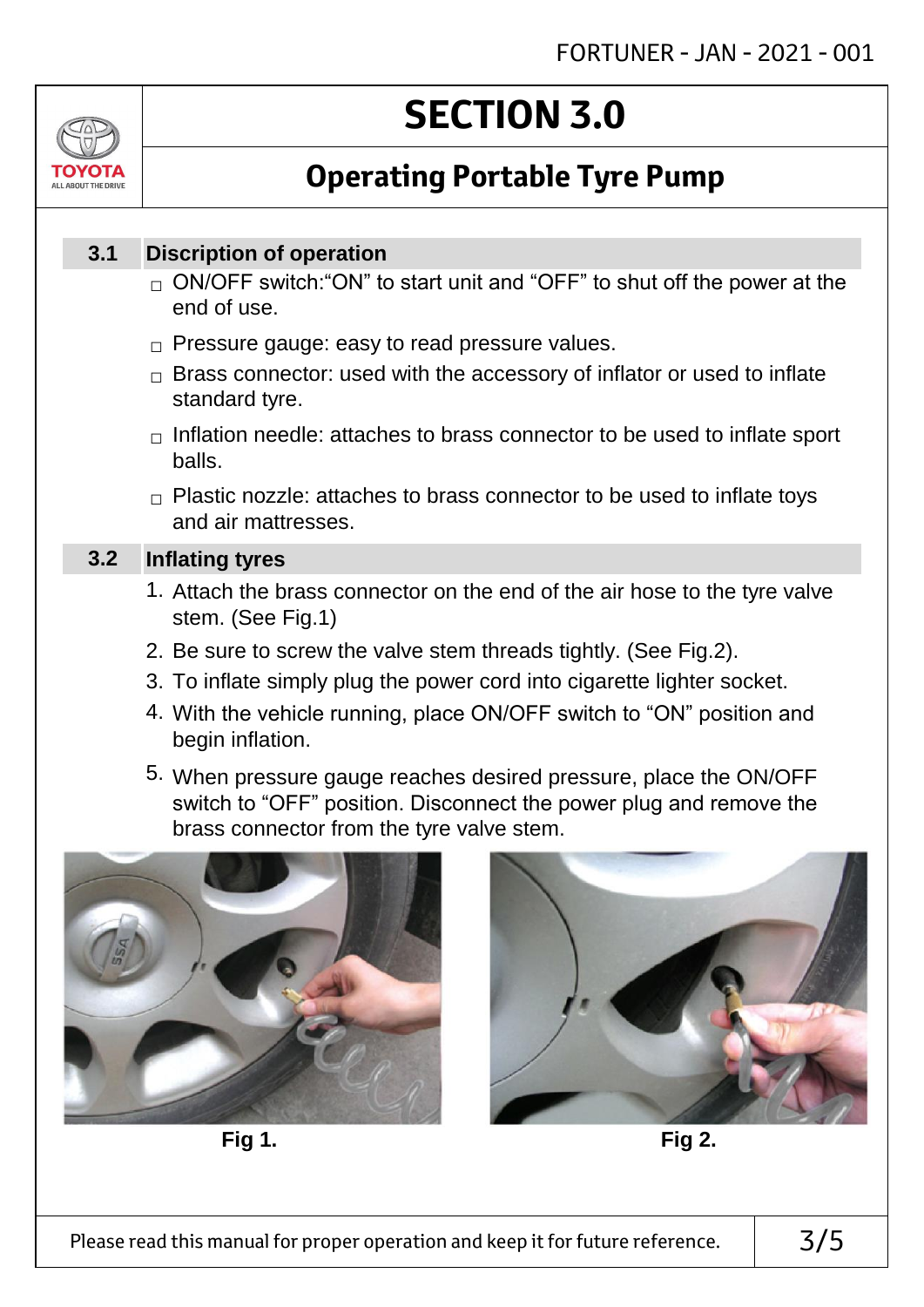

# **SECTION 3.0**

# **Operating Portable Tyre Pump**

#### **Inflatables 3.3**

### **(Balls, Beach Toys, Air Mattresses etc.)**

- 1. Attach the appropriate needle or nozzle to the brass connector.
- 2. Insert the needle or nozzle into the item that you wish to inflate.
- 3. Plug the 12Volt power cord on the inflator into cigarette lighter socket of the vehicle.
- 4. With the vehicle running, place the ON/OFF switch to "ON" position.
- 5. When the object is completely inflated to desired firmness, place the ON/OFF switch to "OFF" position.